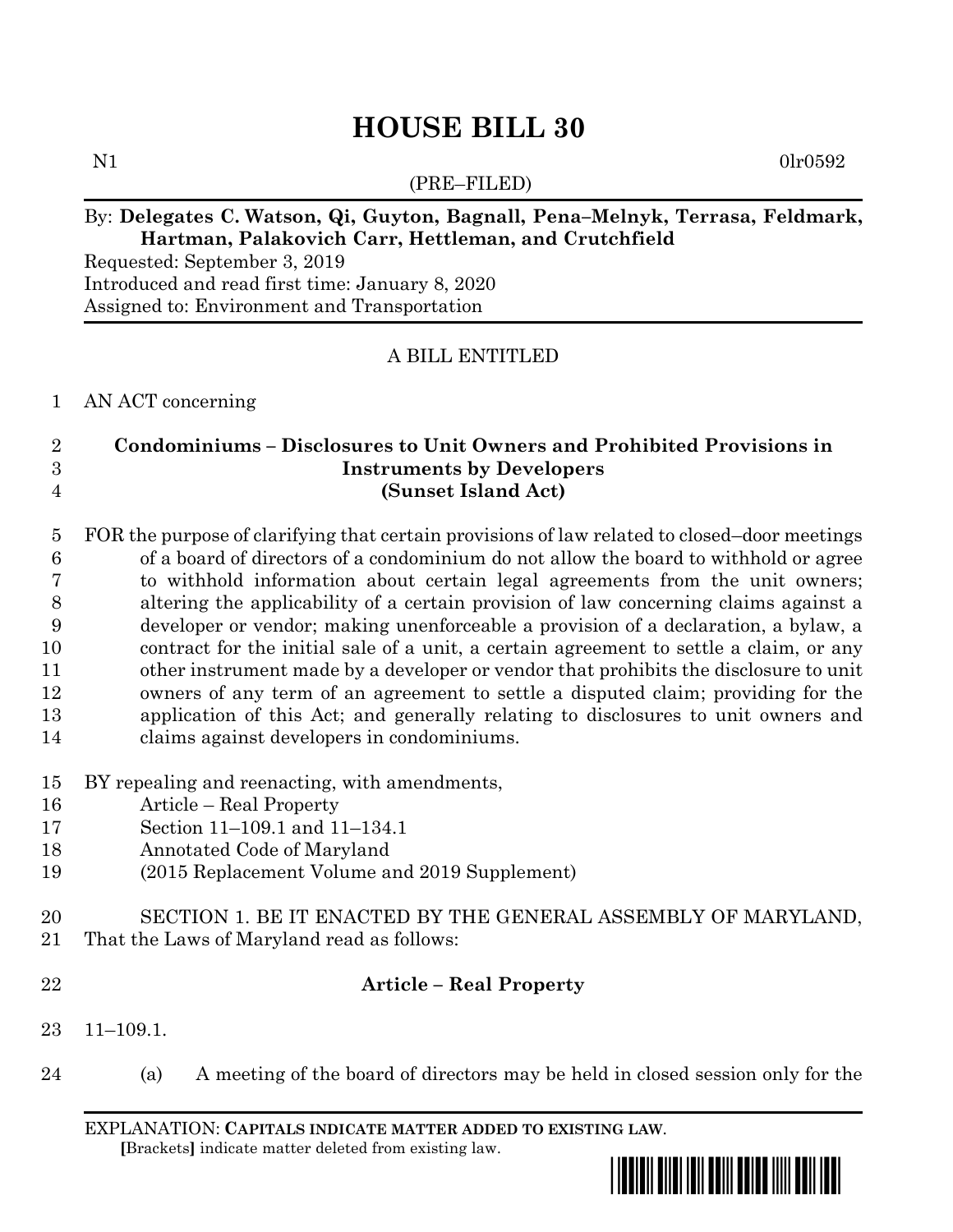|                                    | $\sqrt{2}$                                                                                                                                                                                                                                                                                                   | <b>HOUSE BILL 30</b>                                                                                                                                                         |
|------------------------------------|--------------------------------------------------------------------------------------------------------------------------------------------------------------------------------------------------------------------------------------------------------------------------------------------------------------|------------------------------------------------------------------------------------------------------------------------------------------------------------------------------|
| $\mathbf{1}$                       | following purposes:                                                                                                                                                                                                                                                                                          |                                                                                                                                                                              |
| $\overline{2}$                     |                                                                                                                                                                                                                                                                                                              | (1)<br>Discussion of matters pertaining to employees and personnel;                                                                                                          |
| $\boldsymbol{3}$<br>$\overline{4}$ |                                                                                                                                                                                                                                                                                                              | Protection of the privacy or reputation of individuals in matters not<br>(2)<br>related to the council of unit owners' business;                                             |
| $\bf 5$                            |                                                                                                                                                                                                                                                                                                              | (3)<br>Consultation with legal counsel on legal matters;                                                                                                                     |
| $\boldsymbol{6}$<br>7<br>8         | matters;                                                                                                                                                                                                                                                                                                     | Consultation with staff personnel, consultants, attorneys, board<br>(4)<br>members, or other persons in connection with pending or potential litigation or other legal       |
| 9<br>10                            | misconduct;                                                                                                                                                                                                                                                                                                  | (5)<br>Investigative proceedings concerning possible or actual criminal                                                                                                      |
| 11<br>12<br>13                     | council of unit owners;                                                                                                                                                                                                                                                                                      | Consideration of the terms or conditions of a business transaction in the<br>(6)<br>negotiation stage if the disclosure could adversely affect the economic interests of the |
| 14<br>$15\,$<br>16                 | or                                                                                                                                                                                                                                                                                                           | Complying with a specific constitutional, statutory, or judicially<br>(7)<br>imposed requirement protecting particular proceedings or matters from public disclosure;        |
| 17                                 |                                                                                                                                                                                                                                                                                                              | (8)<br>Discussion of individual owner assessment accounts.                                                                                                                   |
| 18                                 | (b)                                                                                                                                                                                                                                                                                                          | If a meeting is held in closed session under subsection (a) of this section:                                                                                                 |
| 19<br>20                           |                                                                                                                                                                                                                                                                                                              | (1)<br>An action may not be taken and a matter may not be discussed if it is<br>not permitted by subsection (a) of this section; and                                         |
| 21<br>22<br>23<br>24               | A statement of the time, place, and purpose of any closed meeting, the<br>(2)<br>record of the vote of each board member by which any meeting was closed, and the authority<br>under this section for closing any meeting shall be included in the minutes of the next<br>meeting of the board of directors. |                                                                                                                                                                              |
| 25<br>26<br>$27\,$                 | (C)<br>NOTHING IN THIS SECTION MAY BE INTERPRETED TO AUTHORIZE THE<br>BOARD TO WITHHOLD OR AGREE TO WITHHOLD FROM THE UNIT OWNERS<br>INFORMATION ABOUT ANY LEGAL AGREEMENT TO WHICH THE BOARD IS A PARTY.                                                                                                    |                                                                                                                                                                              |
| 28                                 | $11 - 134.1.$                                                                                                                                                                                                                                                                                                |                                                                                                                                                                              |
| 29                                 | (a)                                                                                                                                                                                                                                                                                                          | In this section, "vendor" has the meaning stated in $\S 10-201$ of this article.                                                                                             |
| 30                                 | (b)                                                                                                                                                                                                                                                                                                          | This section does not apply to.                                                                                                                                              |
| $31\,$                             |                                                                                                                                                                                                                                                                                                              | A] A unit that is occupied and used solely for nonresidential purposes[;<br>(1)                                                                                              |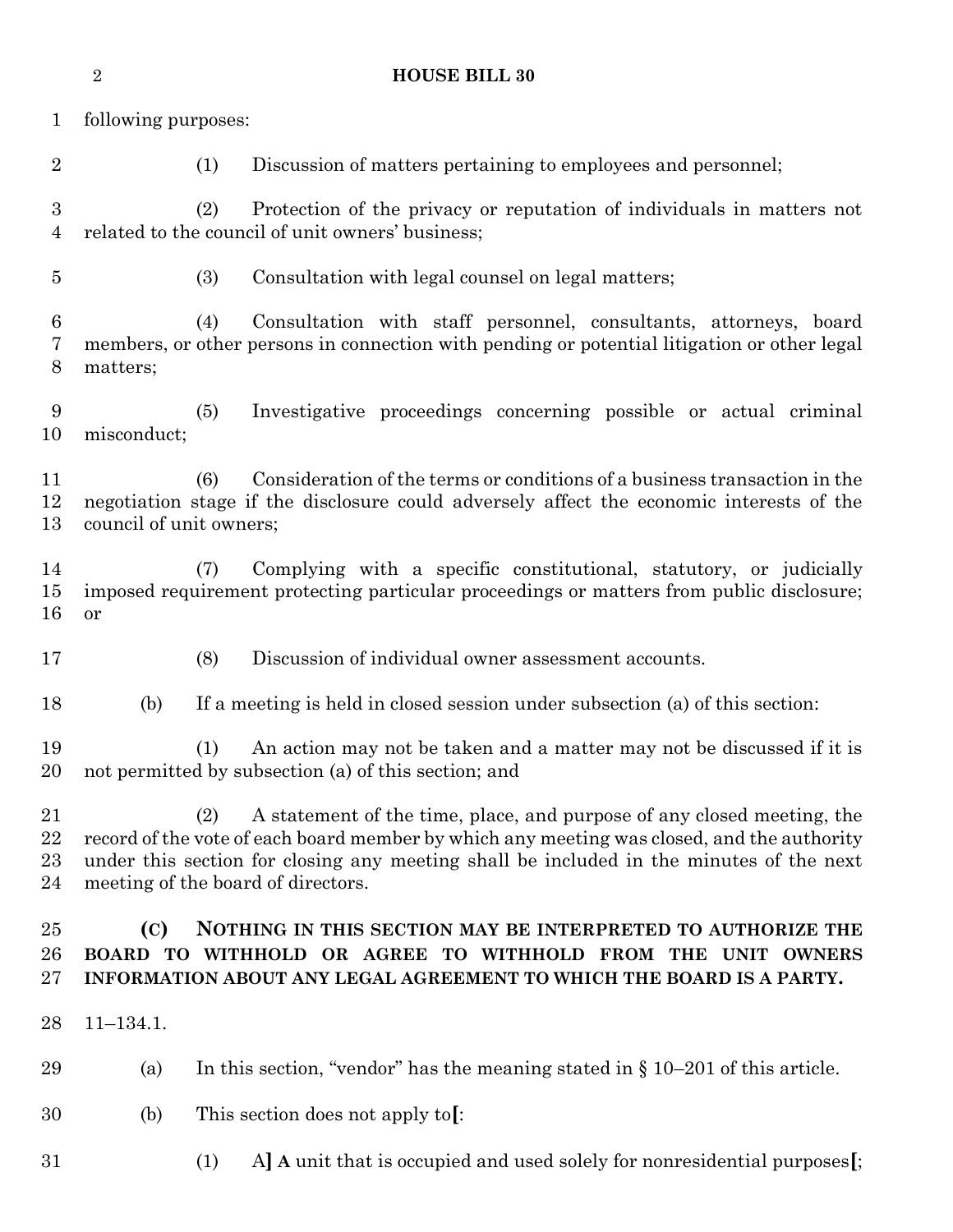#### **HOUSE BILL 30** 3

 (2) An agreement or other instrument entered into by a developer or vendor and a council of unit owners for the purpose of settling a disputed claim after the date on which the unit owners, other than the developer and its affiliates, first elect a controlling majority of the members of the board of directors for the council of unit owners; or

 (3) An agreement or other instrument entered into by a developer or vendor and a unit owner for the purpose of settling a disputed claim after the date the unit is conveyed to the purchaser of the unit**]**.

 (c) (1) Any provision of a declaration, a bylaw, a contract for the initial sale of a unit to a member of the public, **AN AGREEMENT FOR THE PURPOSE OF SETTLING A DISPUTED CLAIM,** or any other instrument made by a developer or vendor in accordance with this title shall be unenforceable if the provision:

12 (i) Shortens the statute of limitations applicable to any claim;

13 (ii) Waives the application of the discovery rule or other accrual date applicable to a claim;

 (iii) Requires a unit owner or the council of unit owners to assert a claim subject to arbitration within a period of time that is shorter than the statute of limitations applicable to the claim; **[**or**]**

 (iv) Operates to prevent a unit owner or the council of unit owners from filing a lawsuit, initiating arbitration proceedings for a claim subject to arbitration, or otherwise asserting a claim within the statute of limitations applicable to the claim**; OR**

# **(V) PROHIBITS THE DISCLOSURE TO THE UNIT OWNERS OF ANY TERM OF AN AGREEMENT TO SETTLE A DISPUTED CLAIM**.

 (2) Paragraph (1) of this subsection applies only to a provision relating to any right of a unit owner or council of unit owners to bring a claim under applicable law alleging the failure to comply with:

26 (i) Applicable building codes; 27 (ii) Plans and specifications approved by a county or municipality; (iii) Manufacturer's installation instructions; or 29 (iv) Warranty provisions under  $\S 10-203$  of this article and  $\S 11-131$ of this title.

 SECTION 2. AND BE IT FURTHER ENACTED, That this Act shall be construed to apply only prospectively and may not be applied or interpreted to have any effect on or